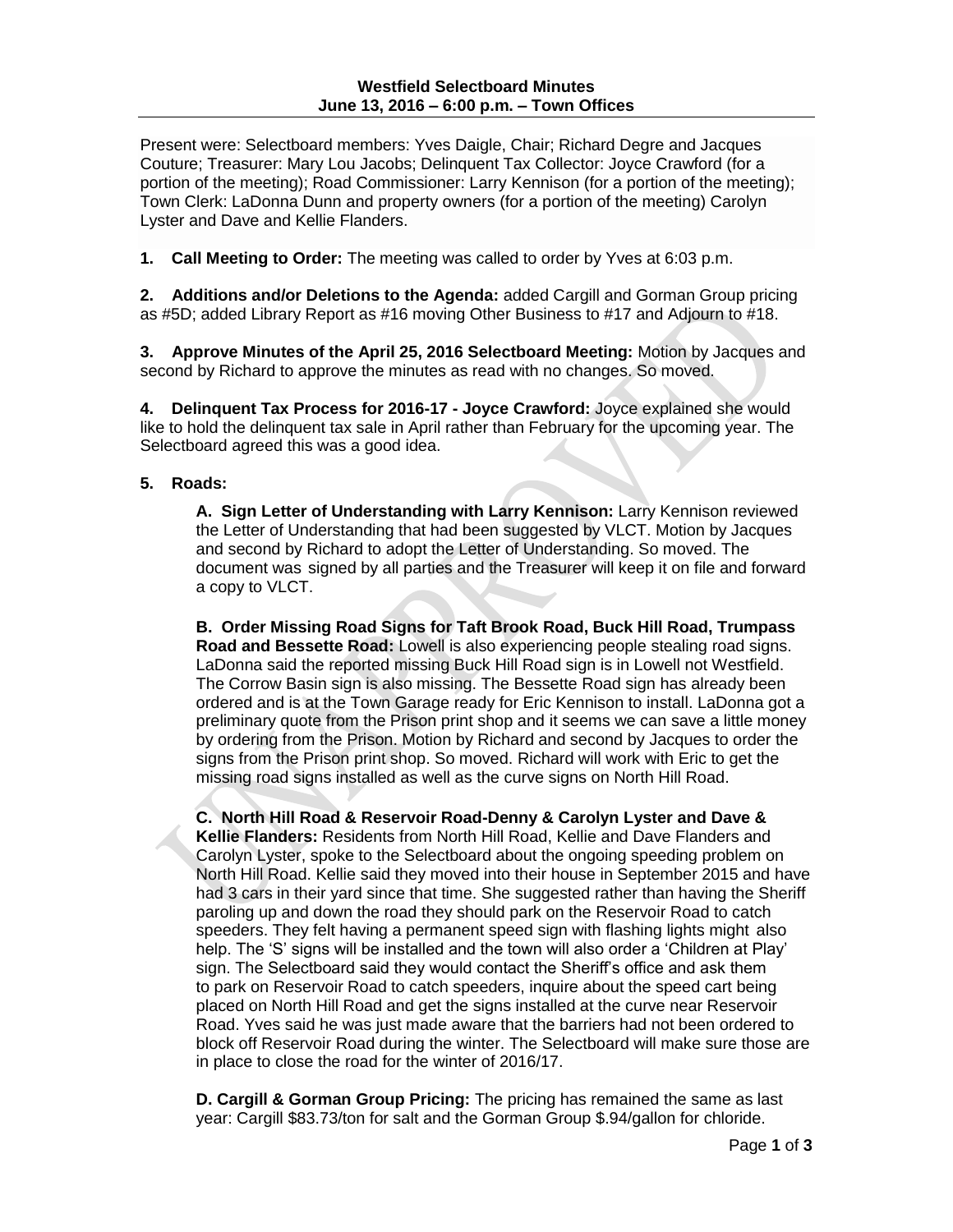## **6. Treasurer's Report – Mary Lou Jacobs:**

**A. Approve Warrants for Expenditures dated 5/5, 5/11, 5/18, 5/26, 6/1 and 6/8/16:** Motion by Richard and second by Yves to approve the warrants as listed. So moved.

**B. Update on Acceptance of Credit Cards:** Mary Lou reported the application has been completed and staff should receive training soon from The Satellite.biz. The Selectboard requested being informed when the training was to take place as they would like to attend.

**C. Discuss Interest in Afflac Insurance:** Mary Lou reported Afflac Insurance would like to offer Town employees life and disability insurance benefits which would be paid by the employee. There must be a minimum of 3 employees for the long term disability insurance so we would not be eligible for that program.

**D. Selectboard to Sign Powers & Duties Form:** The Selectboard reviewed and signed the Powers & Duties document presented by the Treasurer.

**7. Update on Fence Removal at North Hill Cemetery:** Yves stated Rob Brewster said he will have the fence removed by the fall. Yves read an email from Lynn Danforth expressing her concerns and dissatisfaction about the fence being removed from around the cemetery. She feels there could be vandalism. While the Selectboard understood her concerns, they were still in agreement to proceed with the removal of the fence.

**8. Update on Fitz Small Claims Action:** Our claim was reopened from 2014 with VLCT/PACIF. VLCT has hired Attorney Brian Monaghan from Burlington to represent the Town in this small claims action. He will be preparing the answer to the initial complaint by Gerald Fitz for the July 2, 2014 tree accident on Buck Hill Road.

**9. Dog License Update – LaDonna Dunn:** All dogs are licensed at this time.

**10. Public Service Awards for 2016-Presented by LaDonna Dunn:** Every 5 years the Secretary of State's office presents public service awards to community volunteers who have been in public service for 20 plus years. Westfield residents recognized were: Yves Daigle for 58 years; Louis Berthiaume for 57 years; Jacques Couture for 33 years; Richard Degre for 29 years; and Connie LaPlume for 24 years of service. They received a certificate and pin thanking them for their service.

## **11. Recycling Report:**

**A. E-Waste Collection Program Update:** Yves stated a new contract has been negotiated. The Town can receive 8 cents/pound if we sort the covered electronic devices eligible for reimbursement. These items include: computers; computer peripherals (external drives, scanners, mouse, keyboard, speakers, cords, etc.); computer monitors; printers; cathode ray tubes (old style monitors and tv's); televisions; and power cords from above items. These items must be kept separated from the other e-waste items which are accepted at the Recycling Center for free. Motion by Jacques and second by Richard to continue accepting e-waste items at the Recycling Center. So moved.

**12. Review Estimate PILOT on State Owned Property:** Yves reported the PILOT program on state owned property estimated payment will be \$2,417. We also received an estimate for Hold Harmless (Current Use) of \$29,479. The budgeted amount was \$26,000.